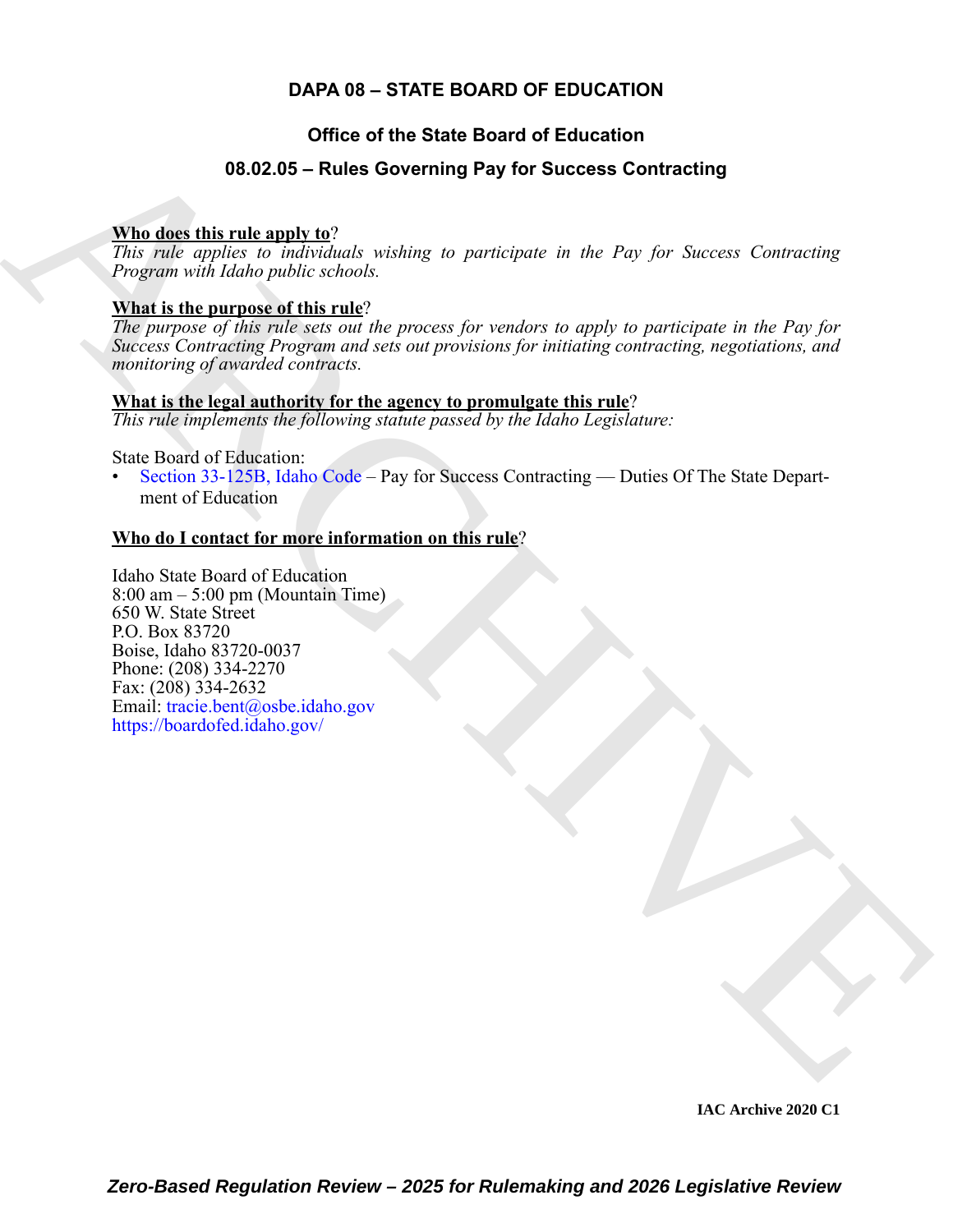# **Table of Contents**

# **DAPA 08 - STATE BOARD OF EDUCATION**

# 08.02.05 - Rules Governing Pay for Success Contracting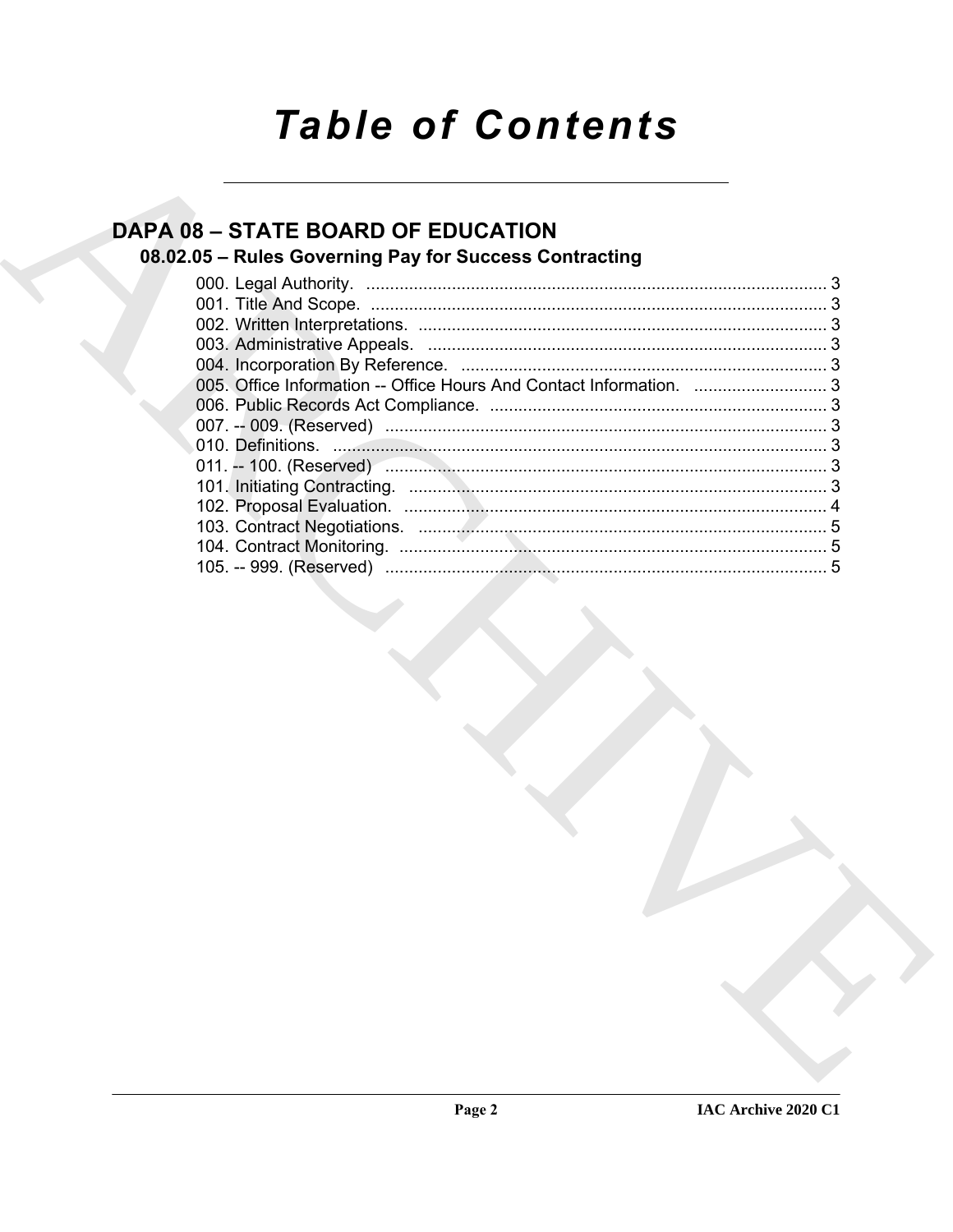#### **08.02.05 – RULES GOVERNING PAY FOR SUCCESS CONTRACTING**

#### <span id="page-2-21"></span><span id="page-2-1"></span><span id="page-2-0"></span>**000. LEGAL AUTHORITY.**

<span id="page-2-25"></span><span id="page-2-24"></span><span id="page-2-12"></span><span id="page-2-4"></span><span id="page-2-3"></span><span id="page-2-2"></span>In accordance with Sections 33-125B(8), Idaho Code, the State Board of Education may promulgate rules implementing the provisions of Section 33-125B, Idaho Code. (3-29-17)

# ARCHIVE **001. TITLE AND SCOPE. 01. Title**. These rules are titled IDAPA 08.02.05, "Rules Governing Pay for Success Contracting."  $(3-29-17)$ **02. Scope**. These rules constitute the requirements for Pay for Success Contracting. (3-29-17) **002. WRITTEN INTERPRETATIONS.** In accordance with Section 67-5201(19)(b)(iv), Idaho Code, written interpretations, if any, of the rules of this chapter are available at the Board.  $(3-29-17)$ are available at the Board. **003. ADMINISTRATIVE APPEALS.** Unless otherwise provided for in the rules of the Board or in the Board Governing Policies and Procedures, all administrative appeals allowed by law will be conducted as provided herein. (3-29-17) **004. INCORPORATION BY REFERENCE.** There are no documents that have been incorporated by reference into these rules. (3-29-17) **005. OFFICE INFORMATION -- OFFICE HOURS AND CONTACT INFORMATION.** The offices of the Department are open from 8 a.m. to 5 p.m., except Saturday, Sunday, and legal holidays. (3-29-17) **01. Street Address**. The offices of the Department are located at 650 W. State Street, Boise, Idaho. (3-29-17) **02. Mailing Address**. The mailing address of the Department is P.O. Box 83720, Boise, Idaho 83720- 0027. (3-29-17)

<span id="page-2-22"></span><span id="page-2-18"></span><span id="page-2-6"></span><span id="page-2-5"></span>

- **03. Web Address**. The electronic address of the Department of Education is https://.sde.idaho.gov. (3-29-17)
- **04. Telephone Number**. The telephone number of the Department is (208) 332-6800. (3-29-17)
- <span id="page-2-23"></span>**05. Facsimile**. The facsimile number of the Department is (208) 334-2228. (3-29-17)

#### <span id="page-2-7"></span>**006. PUBLIC RECORDS ACT COMPLIANCE.**

| These rules are subject to the provisions of the Idaho Public Records Act, Title 74, Chapter 1, Idaho Code. (3-29-17) |  |  |  |
|-----------------------------------------------------------------------------------------------------------------------|--|--|--|
|                                                                                                                       |  |  |  |

#### <span id="page-2-8"></span>**007. -- 009. (RESERVED)**

- <span id="page-2-13"></span><span id="page-2-9"></span>**010. DEFINITIONS.**
	- **01. Board**. The State Board of Education. (3-29-17)

<span id="page-2-17"></span><span id="page-2-16"></span><span id="page-2-15"></span><span id="page-2-14"></span>**02. Department**. The State Department of Education. (3-29-17)

**03. Oversight Committee**. Committee formed pursuant to Section 33-125B(6), Idaho Code, to evaluate pay for success contracting proposals. (3-29-17)

**04. Pay for Success Contracting**. Contracting for services with private entities whereby services are ed based on the achievement of outcomes pursuant to Section 33-125B, Idaho Code. (3-29-17) reimbursed based on the achievement of outcomes pursuant to Section 33-125B, Idaho Code.

#### <span id="page-2-10"></span>**011. -- 100. (RESERVED)**

#### <span id="page-2-19"></span><span id="page-2-11"></span>**101. INITIATING CONTRACTING.**

<span id="page-2-20"></span>**01. Two Routes for Initiating Contracting**. Contracting may be initiated through two (2) separate  $r = (3-29-17)$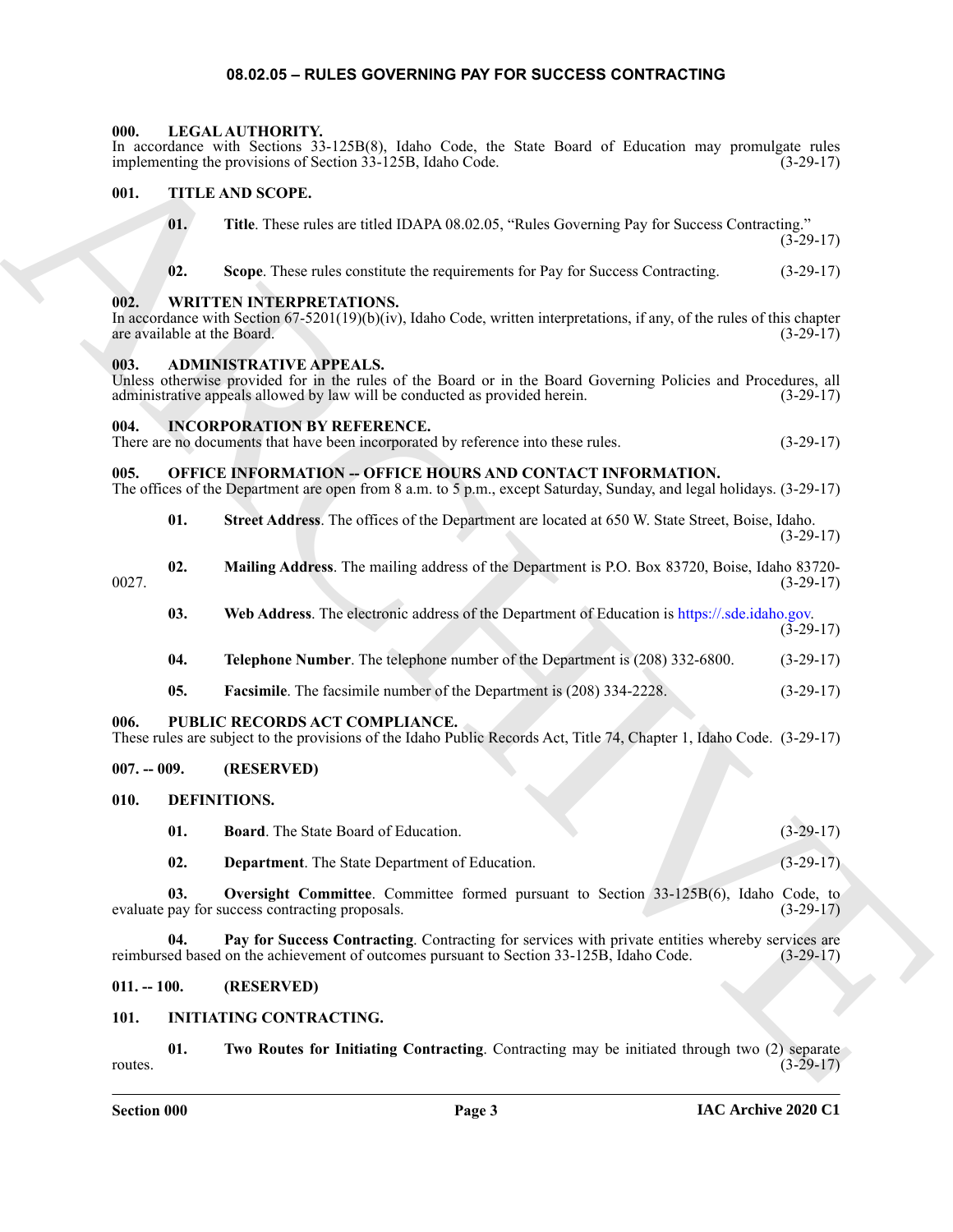<span id="page-3-3"></span>**a.** Initiated by Department. The Department may issues a request for information upon ation of a need for a service; or identification of a need for a service; or

Since Board of Entremotion Computerness. The Particular Convention of the Convention of the Convention of the Convention of the Convention of the Convention of the Convention of the Convention of the Convention of the Con **b. Initiated by interested party**. An interested party or service provider may identify a need for service and submit a proposal to the State Department of Education. Proposals must include a letter of intent to participate in a pay for success contract and must include the following information: (3-29-17) participate in a pay for success contract and must include the following information:

<span id="page-3-4"></span>**i.** Special service(s) that the service provider will provide;  $(3-29-17)$ 

**ii.** How the services will enhance student academic achievement; (3-29-17)

**iii.** Source of education funding from which savings will be realized; (3-29-17)

**iv.** Identity of one (1) or more qualified external evaluators; (3-29-17)

**v.** Provide external evaluator's qualifications and expertise as required pursuant to Section 33-125B, ode; and  $(3-29-17)$ Idaho Code; and

**vi.** Identify local education agencies (LEA) that have expressed interest in participating in the service and documentation that LEA meets the requirements pursuant to Section 33-125B, Idaho Code. (3-29-17)

**02. Additional Information**. As part of the review process, the oversight committee may request il information. (3-29-17) additional information.

<span id="page-3-5"></span><span id="page-3-2"></span><span id="page-3-1"></span>**03. Format**. Proposals may be submitted in electronic or hard copy format. (3-29-17)

#### <span id="page-3-0"></span>**102. PROPOSAL EVALUATION.**

<span id="page-3-7"></span>

| 01. | Timeline.<br>m.<br>$\sim$ $\sim$ $\sim$ $\sim$ $\sim$ $\sim$ |  |  |  |  | $(3-29-17)$ |
|-----|--------------------------------------------------------------|--|--|--|--|-------------|
|-----|--------------------------------------------------------------|--|--|--|--|-------------|

**a.** Within five (5) business days of receipt of the complete proposal, the proposal will be forwarded cally to the oversight committee. (3-29-17) electronically to the oversight committee.

**b.** After receiving the proposal, the oversight committee will determine if additional information is needed to evaluate the proposal. The oversight committee will request additional information from the interested party within thirty (30) days of receiving the initial proposal. (3-29-17)

**c.** The interested party shall respond to a request for additional information within fifteen (15) days of the request. (3-29-17) receiving the request.

i. Requests for additional response time may be granted at the discretion of the oversight committee. (3-29-17)

ii. If the interested party fails to respond or additional information is not received within the specified oversight committee may reject the proposal without further consideration. (3-29-17) time, the oversight committee may reject the proposal without further consideration.

**d.** The oversight committee shall hold an initial meeting either in-person, telephonically, or by other means, to consider the merits of the proposal within forty-five (45) days of receipt of the proposal. (3-29-17)

**e.** The oversight committee chair shall inform the Department designated staff person, and the interested party, of its decision on a proposal within ninety (90) days of receipt of the complete proposal. (3-29-17)

**02.** Oversight Committee Action. Following consideration of a proposal, the oversight committee  $e$  one (1) of the following actions: (3-29-17) shall take one  $(1)$  of the following actions:

<span id="page-3-6"></span>**a.** Require the Department to start negotiations with the interested party;  $(3-29-17)$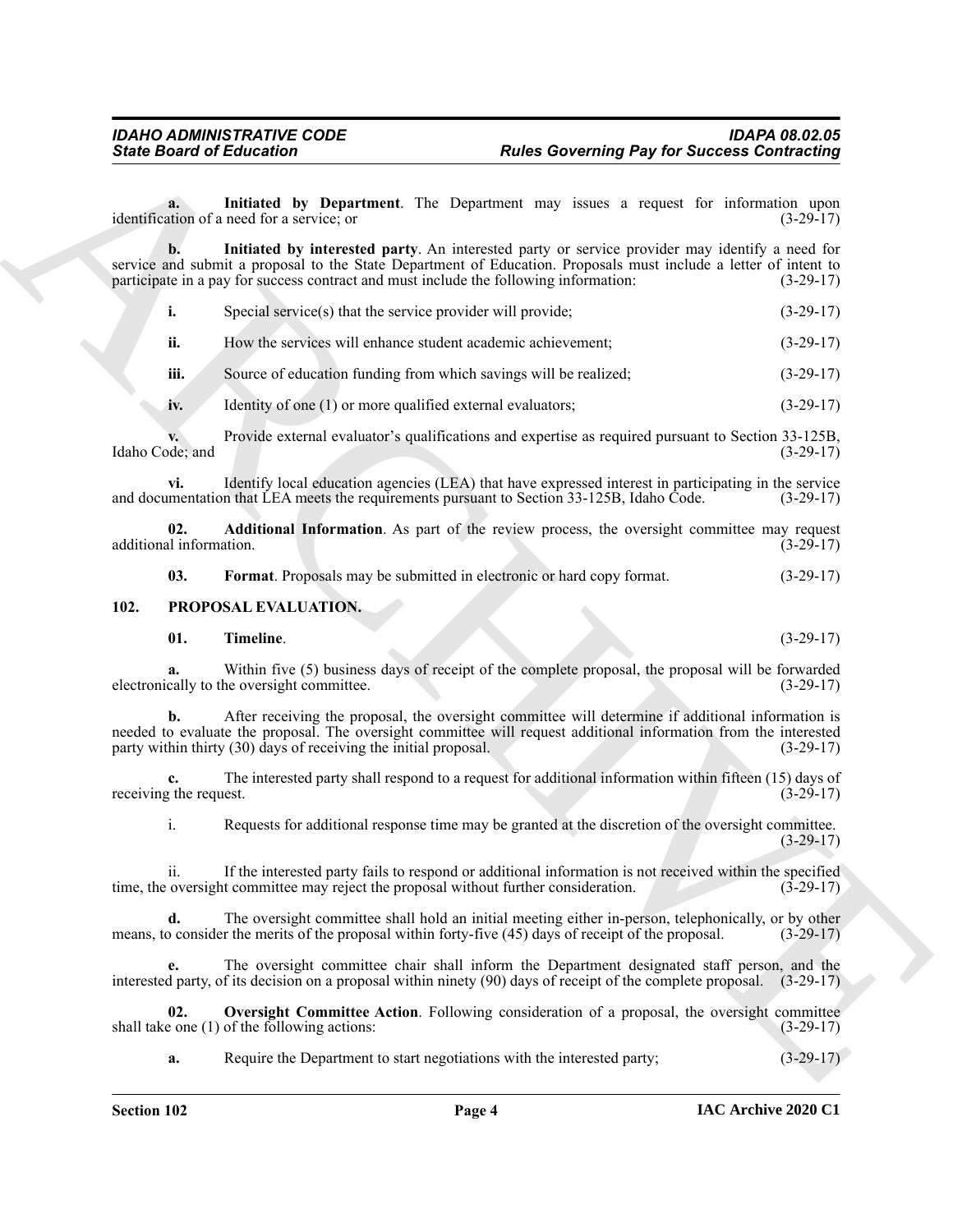**b.** Require the Department to start negotiations with the interested party, subject to conditions by the oversight committee: (3-29-17) imposed by the oversight committee;

| or: |                      | Reject the proposal with suggestions for improving the proposal prior to considering resubmittal, | $(3-29-17)$ |
|-----|----------------------|---------------------------------------------------------------------------------------------------|-------------|
|     | Reject the proposal. |                                                                                                   | $(3-29-17)$ |

<span id="page-4-9"></span>**03. Proposal Resubmittal**. Proposals that have been rejected may be resubmitted for consideration if amendments have been made to the proposal or additional information has been added for the oversight committee's consideration. (3-29-17) consideration. (3-29-17)

#### <span id="page-4-4"></span><span id="page-4-0"></span>**103. CONTRACT NEGOTIATIONS.**

**01.** Negotiation Teams. Contract negotiations for accepted proposals shall involve the following individuals: (3-29-17) individuals: (3-29-17)

<span id="page-4-5"></span>**a.** The Department chief budget officer or designee; (3-29-17)

**b.** One (1) or more individuals with a background in complex financial instruments; (3-29-17)

**c.** One (1) or more individuals with a background in complex financial instruments, at least one (1) of ill be from the state treasurer's office or the state endowment fund board; (3-29-17) which will be from the state treasurer's office or the state endowment fund board;

**d.** One (1) or more financial officers from a local education agency. In the event a local education agency has already been identified to participate in the proposal, the chief financial officer for the local education agency shall participate. (3-29-17) agency shall participate.

<span id="page-4-7"></span><span id="page-4-6"></span>**e.** One (1) or more individuals representing the interested party. (3-29-17)

**02. Negotiation Timeline**. Negotiations shall be completed within ninety (90) days unless extended by the oversight committee. To be extended by the oversight committee, the committee must determine that all parties have made a best effort to negotiate the contract. (3-29-17) have made a best effort to negotiate the contract.

Since Board of Entremotion Commutes, the state applications with the interesting Pay for Successi Contribution<br>
in a state pay of the Department to start approach with the interesting pay for Successi Contribution<br>
in a s **03. Negotiation Updates**. The Department shall provide regular contract negotiation updates to the oversight committee, not less than every thirty (30) days during contract negotiations. Failure to negotiate mutually agreeable terms within ninety (90) days shall be reported to the oversight committee. The committee may extend the timeline for negotiations, appoint a new negotiations team or terminate the negotiations. (3-29-17)

<span id="page-4-8"></span>**Time Tracking**. State employees' time spent on the evaluation or negotiation shall be tracked and recorded on a per proposal basis and be provided to the oversight committee, or to other interested parties upon request.  $(3-29-17)$ 

#### <span id="page-4-3"></span><span id="page-4-1"></span>**104. CONTRACT MONITORING.**

Contract monitoring reports will be submitted to the oversight committee by the Department in a timeline and format established by the oversight committee. (3-29-17)

<span id="page-4-2"></span>**105. -- 999. (RESERVED)**